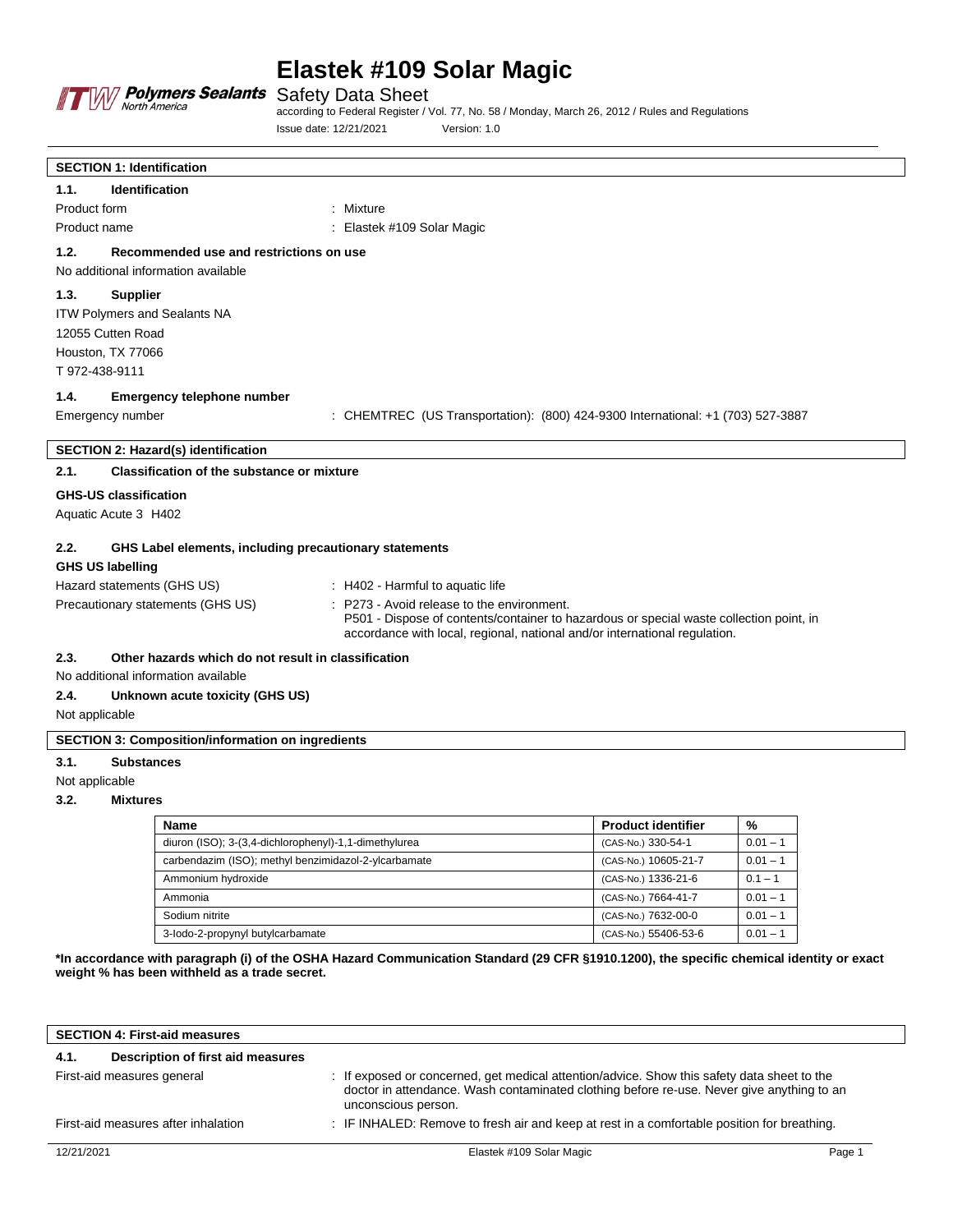## Safety Data Sheet

according to Federal Register / Vol. 77, No. 58 / Monday, March 26, 2012 / Rules and Regulations

| First-aid measures after skin contact                           | : IF ON SKIN (or clothing): Remove affected clothing and wash all exposed skin with water for at<br>least 15 minutes.                                  |  |
|-----------------------------------------------------------------|--------------------------------------------------------------------------------------------------------------------------------------------------------|--|
| First-aid measures after eye contact                            | : IF IN EYES: Immediately flush with plenty of water for at least 15 minutes. Remove contact<br>lenses if present and easy to do so. Continue rinsing. |  |
| First-aid measures after ingestion                              | : IF SWALLOWED: rinse mouth thoroughly. Do not induce vomiting without advice from poison<br>control center. Get medical attention if you feel unwell. |  |
| 4.2.<br>Most important symptoms and effects (acute and delayed) |                                                                                                                                                        |  |
| Symptoms/effects                                                | : Not expected to present a significant hazard under anticipated conditions of normal use.                                                             |  |
| Symptoms/effects after inhalation                               | : May cause respiratory irritation.                                                                                                                    |  |
| Symptoms/effects after skin contact                             | : May cause skin irritation.                                                                                                                           |  |
| Symptoms/effects after eye contact                              | : May cause eye irritation.                                                                                                                            |  |
| Symptoms/effects after ingestion                                | : May cause gastrointestinal irritation.                                                                                                               |  |

#### **4.3. Immediate medical attention and special treatment, if necessary**

Protective equipment : Wear Protective equipment as described in Section 8.

Emergency procedures **in the contract of the Contract Execute** Execute unnecessary personnel.

No additional information available.

**6.1.2. For emergency responders**

**6.2. Environmental precautions**

| <b>SECTION 5: Fire-fighting measures</b>                                    |                                                                                                                                                                        |                                                                                                                                                                         |  |
|-----------------------------------------------------------------------------|------------------------------------------------------------------------------------------------------------------------------------------------------------------------|-------------------------------------------------------------------------------------------------------------------------------------------------------------------------|--|
| 5.1.                                                                        | Suitable (and unsuitable) extinguishing media                                                                                                                          |                                                                                                                                                                         |  |
|                                                                             | Suitable extinguishing media<br>: Dry powder. Foam. Carbon dioxide. Water spray.                                                                                       |                                                                                                                                                                         |  |
| 5.2.                                                                        | Specific hazards arising from the chemical                                                                                                                             |                                                                                                                                                                         |  |
| Fire hazard<br>: No data available.                                         |                                                                                                                                                                        |                                                                                                                                                                         |  |
| Explosion hazard                                                            |                                                                                                                                                                        | : No data available.                                                                                                                                                    |  |
|                                                                             | Stable under normal conditions.<br>Reactivity                                                                                                                          |                                                                                                                                                                         |  |
| 5.3.<br>Special protective equipment and precautions for fire-fighters      |                                                                                                                                                                        |                                                                                                                                                                         |  |
|                                                                             | Precautionary measures fire                                                                                                                                            | : Keep away from heat, hot surfaces, sparks, open flames and other ignition sources. No<br>smoking.                                                                     |  |
|                                                                             | Firefighting instructions                                                                                                                                              | : Use water spray or fog for cooling exposed containers. Exercise caution when fighting any<br>chemical fire. Do not dispose of fire-fighting water in the environment. |  |
|                                                                             | Do not enter fire area without proper protective equipment, including respiratory protection.<br>Protection during firefighting<br>Self-contained breathing apparatus. |                                                                                                                                                                         |  |
| Other information                                                           |                                                                                                                                                                        | : Under fire conditions closed containers may rupture or explode.                                                                                                       |  |
| <b>SECTION 6: Accidental release measures</b>                               |                                                                                                                                                                        |                                                                                                                                                                         |  |
| Personal precautions, protective equipment and emergency procedures<br>6.1. |                                                                                                                                                                        |                                                                                                                                                                         |  |
| General measures                                                            |                                                                                                                                                                        | Evacuate area. Ventilate area. Keep upwind. Spill should be handled by trained cleaning<br>personnel properly equipped with respiratory and eye protection.             |  |
| 6.1.1.                                                                      | For non-emergency personnel                                                                                                                                            |                                                                                                                                                                         |  |

Protective equipment : Wear suitable protective clothing, gloves and eye or face protection. Approved supplied-air respirator, in case of emergency.

Prevent entry to sewers and public waters. Notify authorities if liquid enters sewers or public waters. Avoid release to the environment.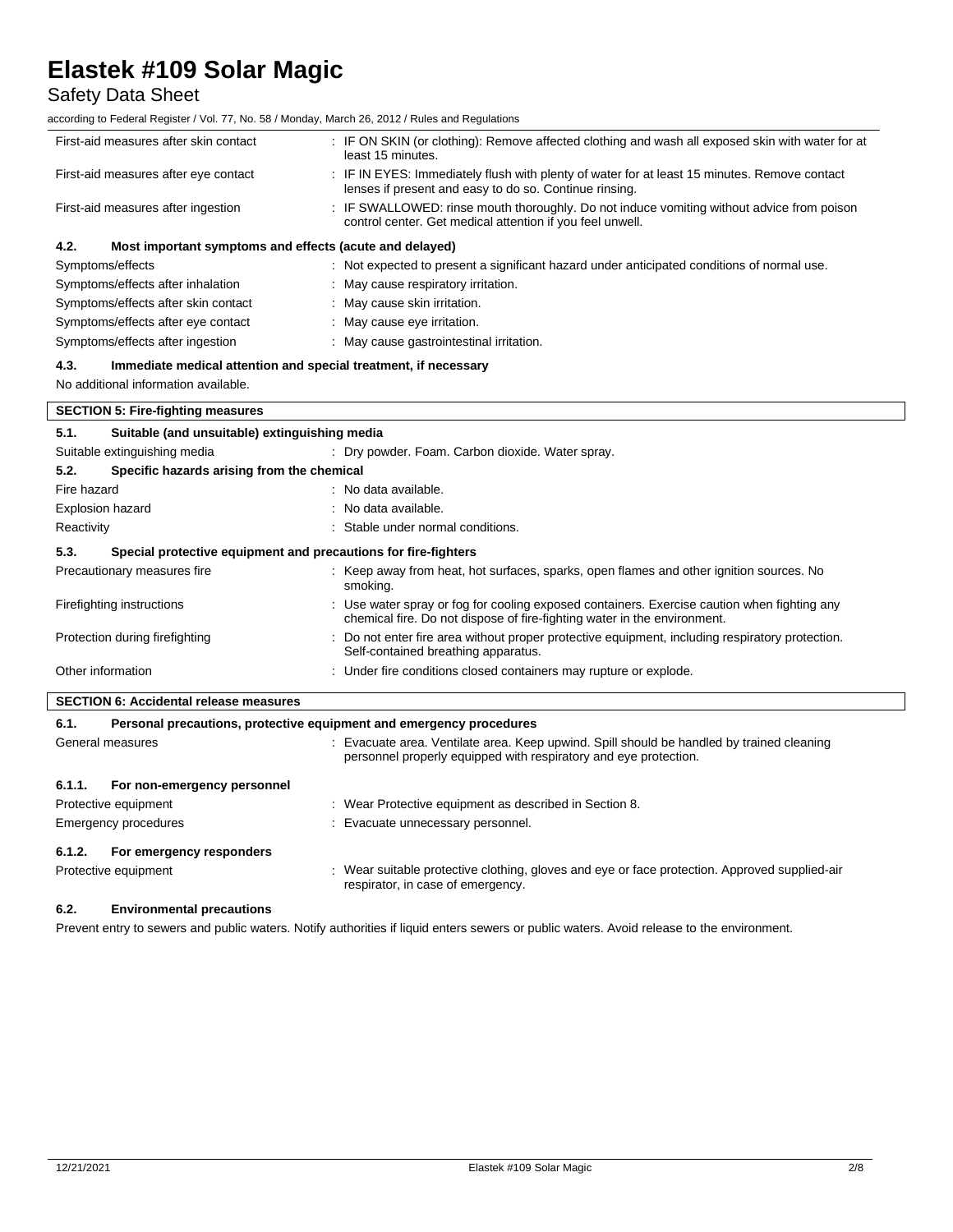Safety Data Sheet

according to Federal Register / Vol. 77, No. 58 / Monday, March 26, 2012 / Rules and Regulations

### **6.3. Methods and material for containment and cleaning up**

| methods and material for contaminent and cleaning up                 |                                                                                                                                                                                                                                                                                                                                                                                                                                                                                                                                                                                                                                                                                                                                                                                                                                                                                                                                                                                                                                                                                                                                                                                                                                                                                                                                                                                                                                                                                                                                                                                                                                                                                   |  |
|----------------------------------------------------------------------|-----------------------------------------------------------------------------------------------------------------------------------------------------------------------------------------------------------------------------------------------------------------------------------------------------------------------------------------------------------------------------------------------------------------------------------------------------------------------------------------------------------------------------------------------------------------------------------------------------------------------------------------------------------------------------------------------------------------------------------------------------------------------------------------------------------------------------------------------------------------------------------------------------------------------------------------------------------------------------------------------------------------------------------------------------------------------------------------------------------------------------------------------------------------------------------------------------------------------------------------------------------------------------------------------------------------------------------------------------------------------------------------------------------------------------------------------------------------------------------------------------------------------------------------------------------------------------------------------------------------------------------------------------------------------------------|--|
| For containment/cleaning up                                          | SMALL SPILL: Dike area to contain spill. Take precautions as necessary to prevent<br>contamination of ground and surface waters. Recover spilled material on absorbent, such as<br>sawdust or vermiculite, and sweep into closed containers for disposal. After all visible traces,<br>including ignitable vapors, have been removed, thoroughly wet vacuum the area. Do not flush<br>to sewer. If area of spill is porous, remove as much contaminated earth and gravel, etc. as<br>necessary and place in closed containers for disposal. Only those persons who are adequately<br>trained, authorized, and wearing the required personal protective equipment (PPE) should<br>participate in spill response and clean-up.<br>LARGE SPILL: Keep spectators away. Only those persons who are adequately trained,<br>authorized and wearing the required personal protective equipment (PPE) should participate in<br>spill response and clean-up. Ventilate the area by natural means or by explosion proof means<br>(i.e. fans). Know and prepare for spill response before using or handling this product. Eliminate<br>all ignition sources (flames, hot surfaces, portable heaters and sources of electrical, static, or<br>frictional sparks). Dike and contain spill with inert material (e.g. sand, earth). Transfer liquids to<br>covered and labeled metal containers for recovery or disposal, or remove with inert absorbent.<br>Use only non-sparking tools and appropriate PPE. Place absorbent diking materials in covered<br>metal containers for disposal. Prevent contamination of sewers, streams, and groundwater<br>with spilled material or used absorbent. |  |
|                                                                      |                                                                                                                                                                                                                                                                                                                                                                                                                                                                                                                                                                                                                                                                                                                                                                                                                                                                                                                                                                                                                                                                                                                                                                                                                                                                                                                                                                                                                                                                                                                                                                                                                                                                                   |  |
| 6.4.<br>Reference to other sections                                  |                                                                                                                                                                                                                                                                                                                                                                                                                                                                                                                                                                                                                                                                                                                                                                                                                                                                                                                                                                                                                                                                                                                                                                                                                                                                                                                                                                                                                                                                                                                                                                                                                                                                                   |  |
| See Sections 8 and 13.                                               |                                                                                                                                                                                                                                                                                                                                                                                                                                                                                                                                                                                                                                                                                                                                                                                                                                                                                                                                                                                                                                                                                                                                                                                                                                                                                                                                                                                                                                                                                                                                                                                                                                                                                   |  |
| <b>SECTION 7: Handling and storage</b>                               |                                                                                                                                                                                                                                                                                                                                                                                                                                                                                                                                                                                                                                                                                                                                                                                                                                                                                                                                                                                                                                                                                                                                                                                                                                                                                                                                                                                                                                                                                                                                                                                                                                                                                   |  |
| 7.1.<br><b>Precautions for safe handling</b>                         |                                                                                                                                                                                                                                                                                                                                                                                                                                                                                                                                                                                                                                                                                                                                                                                                                                                                                                                                                                                                                                                                                                                                                                                                                                                                                                                                                                                                                                                                                                                                                                                                                                                                                   |  |
| Precautions for safe handling                                        | Do not handle until all safety precautions have been read and understood. Handle in<br>accordance with good industrial hygiene and safety procedures. Do not get in eyes, on skin, or<br>on clothing. Avoid breathing vapors, mist. Wash hands and other exposed areas with mild soap<br>and water before eating, drinking or smoking and when leaving work.                                                                                                                                                                                                                                                                                                                                                                                                                                                                                                                                                                                                                                                                                                                                                                                                                                                                                                                                                                                                                                                                                                                                                                                                                                                                                                                      |  |
| 7.2.<br>Conditions for safe storage, including any incompatibilities |                                                                                                                                                                                                                                                                                                                                                                                                                                                                                                                                                                                                                                                                                                                                                                                                                                                                                                                                                                                                                                                                                                                                                                                                                                                                                                                                                                                                                                                                                                                                                                                                                                                                                   |  |
| <b>Technical measures</b>                                            | : Empty containers retain product residue and can be hazardous.                                                                                                                                                                                                                                                                                                                                                                                                                                                                                                                                                                                                                                                                                                                                                                                                                                                                                                                                                                                                                                                                                                                                                                                                                                                                                                                                                                                                                                                                                                                                                                                                                   |  |
| Storage conditions                                                   | Store in a dry, cool and well-ventilated place. Keep the container tightly closed.                                                                                                                                                                                                                                                                                                                                                                                                                                                                                                                                                                                                                                                                                                                                                                                                                                                                                                                                                                                                                                                                                                                                                                                                                                                                                                                                                                                                                                                                                                                                                                                                |  |
|                                                                      |                                                                                                                                                                                                                                                                                                                                                                                                                                                                                                                                                                                                                                                                                                                                                                                                                                                                                                                                                                                                                                                                                                                                                                                                                                                                                                                                                                                                                                                                                                                                                                                                                                                                                   |  |

Heat and ignition sources **in the state of the state of the state of the state of the state of the state of the state of the state of the state of the state of the state of the state of the state of the state of the state** 

Special rules on packaging **in the case of the Container** : Keep only in original container.

### **SECTION 8: Exposure controls/personal protection**

### **8.1. Control parameters**

| diuron (ISO); 3-(3,4-dichlorophenyl)-1,1-dimethylurea (330-54-1) |                                                                   |                      |
|------------------------------------------------------------------|-------------------------------------------------------------------|----------------------|
| ACGIH                                                            | ACGIH OEL TWA                                                     | $10 \text{ mg/m}^3$  |
| <b>OSHA</b>                                                      | OSHA PEL TWA [1]                                                  | $10 \text{ mg/m}^3$  |
| <b>NIOSH</b>                                                     | NIOSH REI TWA                                                     | $10 \text{ mg/m}^3$  |
|                                                                  | carbendazim (ISO); methyl benzimidazol-2-ylcarbamate (10605-21-7) |                      |
| <b>ACGIH</b>                                                     | Remark (ACGIH)                                                    | OELs not established |
| <b>OSHA</b>                                                      | Remark (OSHA)                                                     | OELs not established |
| Ammonium hydroxide (1336-21-6)                                   |                                                                   |                      |
| <b>OSHA</b>                                                      | Remark (OSHA)                                                     | OELs not established |
| Ammonia (7664-41-7)                                              |                                                                   |                      |
| <b>ACGIH</b>                                                     | ACGIH OEL TWA [ppm]                                               | 25 ppm               |
| ACGIH                                                            | ACGIH OEL STEL [ppm]                                              | 35 ppm               |
| <b>OSHA</b>                                                      | OSHA PEL TWA [1]                                                  | $35 \text{ mg/m}^3$  |
| <b>OSHA</b>                                                      | OSHA PEL TWA [2]                                                  | 50 ppm               |
| Sodium nitrite (7632-00-0)                                       |                                                                   |                      |
| <b>ACGIH</b>                                                     | Remark (ACGIH)                                                    | OELs not established |
| <b>OSHA</b>                                                      | Remark (OSHA)                                                     | OELs not established |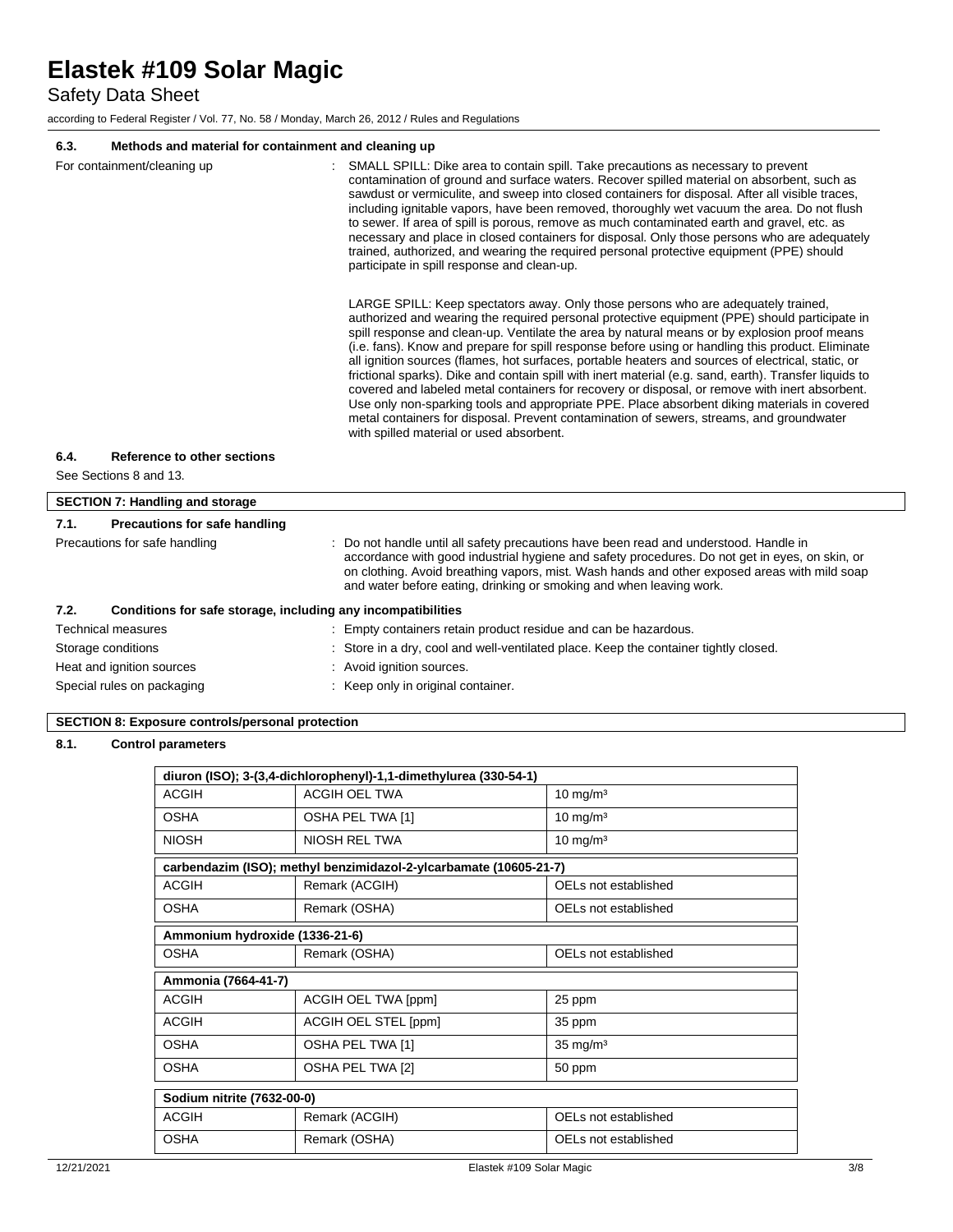### Safety Data Sheet

according to Federal Register / Vol. 77, No. 58 / Monday, March 26, 2012 / Rules and Regulations

| 3-lodo-2-propynyl butylcarbamate (55406-53-6) |                |                      |
|-----------------------------------------------|----------------|----------------------|
| ACGIH                                         | Remark (ACGIH) | OELs not established |
| OSHA                                          | Remark (OSHA)  | OELs not established |

#### **8.2. Appropriate engineering controls**

Appropriate engineering controls : Provide adequate general and local exhaust ventilation. Use process enclosures, local exhaust ventilation, or other engineering controls to control airborne levels below recommended exposure limits. Use explosion-proof equipment with flammable materials. Ensure adequate ventilation, especially in confined areas.

### **8.3. Individual protection measures/Personal protective equipment**

#### **Personal protective equipment symbol(s):**



#### **Personal protective equipment:**

Gloves. Protective goggles. If spraying, protect with wearing suitable respirator or mask.

#### **Materials for protective clothing:**

Wear suitable protective clothing, gloves and eye/face protection.

#### **Hand protection:**

Use gloves appropriate to the work environment.

#### **Eye protection:**

Use eye protection suitable to the environment. Avoid direct contact with eyes.

#### **Skin and body protection:**

Wear long sleeves, and chemically impervious PPE/coveralls to minimize bodily exposure.

#### **Respiratory protection:**

Use NIOSH (or other equivalent national standard) -approved dust/particulate respirator. Where vapor, mist, or dust exceed PELs or other applicable OELs, use NIOSH-approved respiratory protective equipment.

#### **SECTION 9: Physical and chemical properties**

#### **9.1. Information on basic physical and chemical properties**

| Physical state                                | : Liquid                 |
|-----------------------------------------------|--------------------------|
| Appearance                                    | Milky Liquid             |
| Color                                         | Bright White/ Energy Tan |
| Odor                                          | Slight ammonia smell     |
| Odor threshold                                | No data available        |
| рH                                            | $: 9 - 10.0$             |
| Melting point                                 | : No data available      |
| Freezing point                                | : No data available      |
| Boiling point                                 | $>$ 200 °F (93.3 °C)     |
| Flash point                                   | No data available        |
| Relative evaporation rate (n-butyl acetate=1) | : No data available      |
| Flammability (solid, gas)                     | No data available        |
| Vapor pressure                                | : No data available      |
| Relative vapor density at 20 °C               | : > 1 (air = 1)          |
| Relative density                              | : No data available      |
| Density                                       | : 11.6 $\pm$ 0.2 lb/gal  |
| Solubility                                    | : No data available      |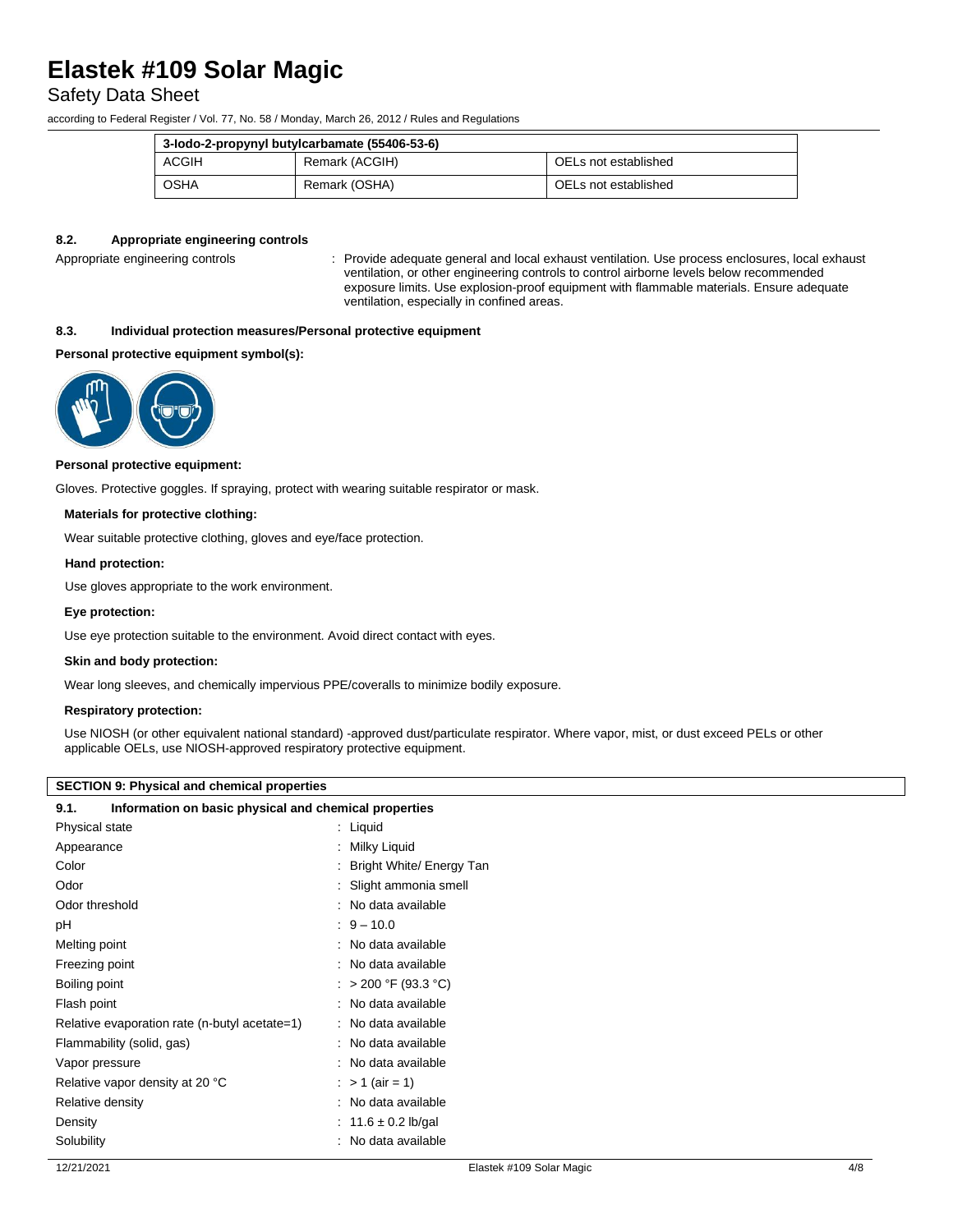## Safety Data Sheet

according to Federal Register / Vol. 77, No. 58 / Monday, March 26, 2012 / Rules and Regulations

| Partition coefficient n-octanol/water (Log Pow) | : No data available   |
|-------------------------------------------------|-----------------------|
| Auto-ignition temperature                       | : No data available   |
| Decomposition temperature                       | : No data available   |
| Viscosity, kinematic                            | : No data available   |
| Viscosity, dynamic                              | $:$ No data available |
| <b>Explosive limits</b>                         | : No data available   |
| <b>Explosive properties</b>                     | : No data available   |
| Oxidising properties                            | $:$ No data available |
|                                                 |                       |

#### **9.2. Other information**

No additional information available

#### **SECTION 10: Stability and reactivity**

#### **10.1. Reactivity**

Stable under normal conditions.

#### **10.2. Chemical stability**

Stable under recommended handling and storage conditions (see section 7).

#### **10.3. Possibility of hazardous reactions**

None known.

#### **10.4. Conditions to avoid**

High temperatures, incompatible materials.

#### **10.5. Incompatible materials**

Acids. Alcohols. Alkalis. Amines.

#### **10.6. Hazardous decomposition products**

Can be released in case of fire: carbon monoxide, carbon dioxide, nitrogen oxides, hydrogen cyanide.

| <b>SECTION 11: Toxicological information</b>    |                                      |  |
|-------------------------------------------------|--------------------------------------|--|
| 11.1.<br>Information on toxicological effects   |                                      |  |
| Acute toxicity (oral)                           | : Not classified                     |  |
| Acute toxicity (dermal)                         | Not classified                       |  |
| Acute toxicity (inhalation)                     | : Not classified                     |  |
| Skin corrosion/irritation                       | : Not classified                     |  |
|                                                 | $pH: 9 - 10.0$                       |  |
| Serious eye damage/irritation                   | : Not classified                     |  |
|                                                 | $pH: 9 - 10.0$                       |  |
| Respiratory or skin sensitisation               | : Not classified                     |  |
| Germ cell mutagenicity                          | Not classified                       |  |
| Carcinogenicity                                 | : Not classified                     |  |
| Titanium dioxide (13463-67-7)                   |                                      |  |
| IARC group                                      | 2B - Possibly carcinogenic to humans |  |
| In OSHA Hazard Communication Carcinogen<br>list | Yes                                  |  |
| Silica: Crystalline, quartz (14808-60-7)        |                                      |  |
| IARC group                                      | 1 - Carcinogenic to humans           |  |
| National Toxicology Program (NTP) Status        | Known Human Carcinogens              |  |
| In OSHA Hazard Communication Carcinogen<br>list | Yes                                  |  |
| Reproductive toxicity                           | : Not classified                     |  |
| STOT-single exposure                            | : Not classified                     |  |
| STOT-repeated exposure                          | : Not classified                     |  |
| Aspiration hazard                               | : Not classified                     |  |
| Viscosity, kinematic                            | : No data available                  |  |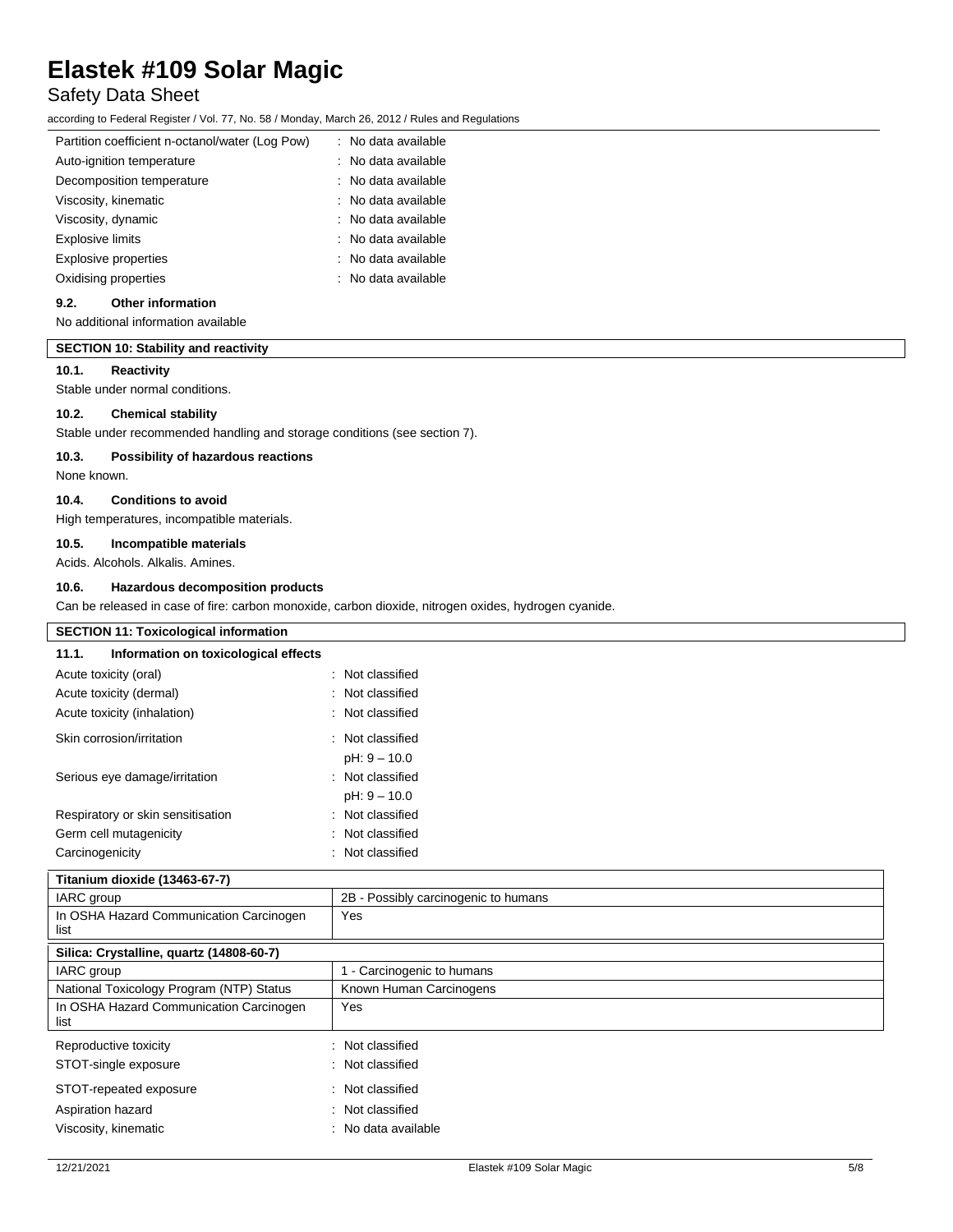## Safety Data Sheet

according to Federal Register / Vol. 77, No. 58 / Monday, March 26, 2012 / Rules and Regulations

| 3.30                                                                       |                                                                                                                                                                      |  |
|----------------------------------------------------------------------------|----------------------------------------------------------------------------------------------------------------------------------------------------------------------|--|
| Symptoms/effects                                                           | : Not expected to present a significant hazard under anticipated conditions of normal use.                                                                           |  |
| Symptoms/effects after inhalation                                          | : May cause respiratory irritation.                                                                                                                                  |  |
| Symptoms/effects after skin contact                                        | : May cause skin irritation.                                                                                                                                         |  |
| Symptoms/effects after eye contact                                         | : May cause eye irritation.                                                                                                                                          |  |
| Symptoms/effects after ingestion<br>May cause gastrointestinal irritation. |                                                                                                                                                                      |  |
| <b>SECTION 12: Ecological information</b>                                  |                                                                                                                                                                      |  |
| <b>Toxicity</b><br>12.1.                                                   |                                                                                                                                                                      |  |
| Ecology - general                                                          | No information available.                                                                                                                                            |  |
| Hazardous to the aquatic environment, short-<br>term (acute)               | Harmful to aquatic life.                                                                                                                                             |  |
| Hazardous to the aquatic environment, long-<br>term (chronic)              | Not classified.                                                                                                                                                      |  |
| 12.2.<br>Persistence and degradability                                     |                                                                                                                                                                      |  |
| No additional information available                                        |                                                                                                                                                                      |  |
| 12.3.<br><b>Bioaccumulative potential</b>                                  |                                                                                                                                                                      |  |
| No additional information available                                        |                                                                                                                                                                      |  |
| 12.4.<br><b>Mobility in soil</b>                                           |                                                                                                                                                                      |  |
| No additional information available                                        |                                                                                                                                                                      |  |
| Other adverse effects<br>12.5.                                             |                                                                                                                                                                      |  |
| Other adverse effects                                                      | : No data available.                                                                                                                                                 |  |
| <b>SECTION 13: Disposal considerations</b>                                 |                                                                                                                                                                      |  |
| 13.1.<br>Disposal methods                                                  |                                                                                                                                                                      |  |
| Waste treatment methods                                                    | Do not discharge to public wastewater systems without permit of pollution control authorities.<br>No discharge to surface waters is allowed without an NPDES permit. |  |
| Product/Packaging disposal recommendations                                 | Dispose in a safe manner in accordance with local/national regulations. Do not allow the<br>product to be released into the environment.                             |  |
| <b>SECTION 14: Transport information</b>                                   |                                                                                                                                                                      |  |
| <b>Department of Transportation (DOT)</b><br>In accordance with DOT        |                                                                                                                                                                      |  |
| Not regulated for transport                                                |                                                                                                                                                                      |  |
| Transport by sea (IMDG)                                                    |                                                                                                                                                                      |  |
| Not regulated for transport                                                |                                                                                                                                                                      |  |
| Air transport (IATA)                                                       |                                                                                                                                                                      |  |
| Not regulated for transport                                                |                                                                                                                                                                      |  |
| <b>SECTION 15: Regulatory information</b>                                  |                                                                                                                                                                      |  |
| 15.1. US Federal regulations                                               |                                                                                                                                                                      |  |
| $F_{total}$ $H_{400}$ Calco Ma                                             |                                                                                                                                                                      |  |

| Elastek #109 Solar Magic                                                                                                                          |      |  |  |  |
|---------------------------------------------------------------------------------------------------------------------------------------------------|------|--|--|--|
| All chemical substances in this product are listed as "Active" in the EPA (Environmental Protection Agency) "TSCA Inventory Notification (Active- |      |  |  |  |
| Inactive) Requirements Rule" ("the Final Rule") of Feb. 2019, as amended Feb. 2021, or are otherwise exempt or regulated by other agencies        |      |  |  |  |
| such as FDA or FIFRA                                                                                                                              |      |  |  |  |
| SARA Section 311/312 Hazard Classes                                                                                                               | None |  |  |  |

### **15.2. International regulations**

No additional information available

#### **15.3. US State regulations**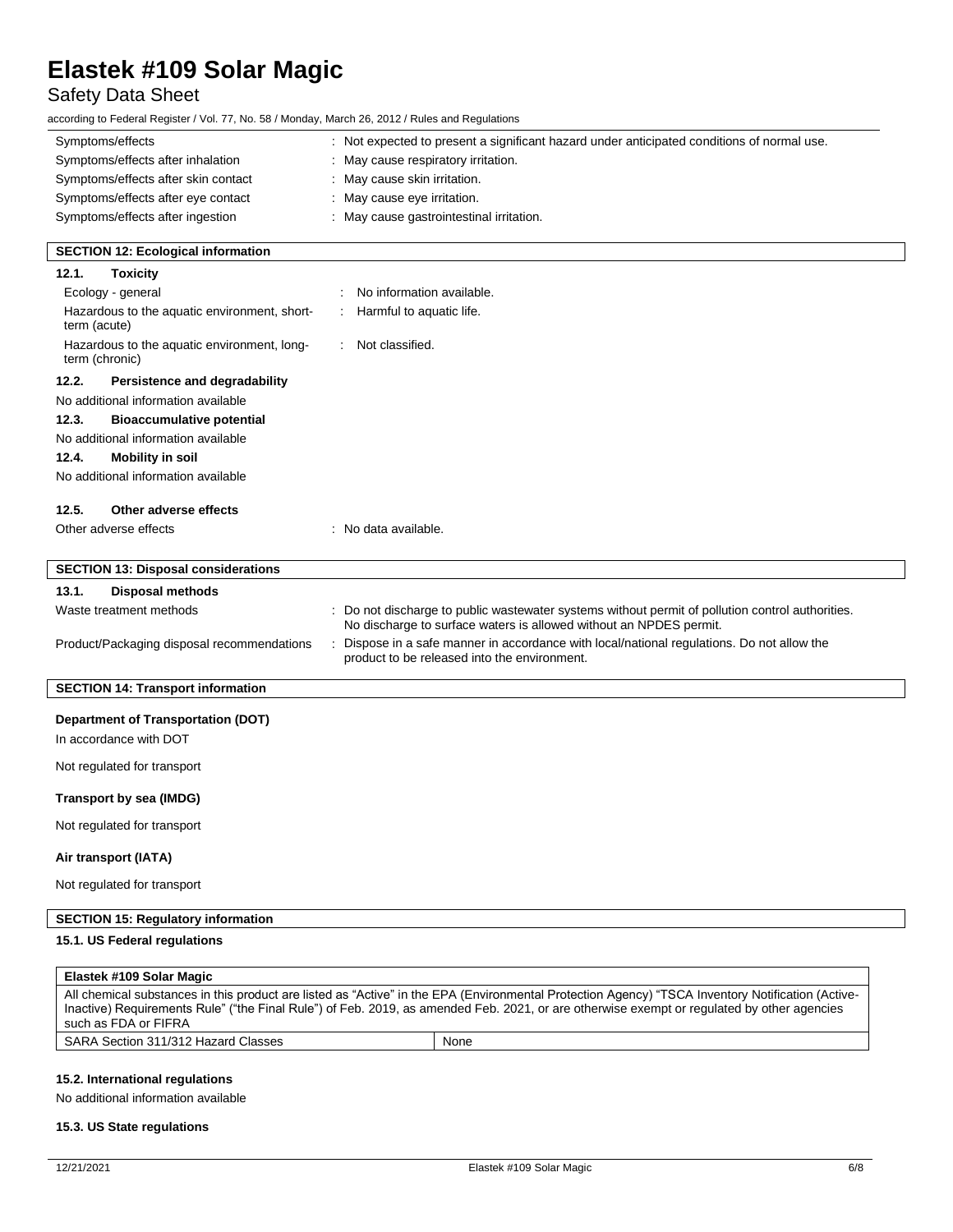### Safety Data Sheet

according to Federal Register / Vol. 77, No. 58 / Monday, March 26, 2012 / Rules and Regulations

WARNING: This product can expose you to Titanium dioxide, which is known to the State of California to cause cancer, and Ethylene glycol, which is known to the State of California to cause birth defects or other reproductive harm. For more information go to www.P65Warnings.ca.gov.

| Component                                                                    | Carcinogenicity | Developmental<br>toxicity | Reproductive<br>toxicity male | Reproductive<br>toxicity<br>female | No significant<br>risk level (NSRL) | <b>Maximum</b><br>allowable<br>dose level<br>(MADL) |
|------------------------------------------------------------------------------|-----------------|---------------------------|-------------------------------|------------------------------------|-------------------------------------|-----------------------------------------------------|
| Titanium dioxide<br>$(13463 - 67 - 7)$                                       | X               |                           |                               |                                    | Not available                       |                                                     |
| diuron (ISO); 3-(3,4-<br>dichlorophenyl)-1,1-<br>dimethylurea (330-54-<br>1) | X               |                           |                               |                                    |                                     |                                                     |
| Formaldehyde (50-00-<br>$\left( 0\right)$                                    | X               |                           |                               |                                    | 40 µg/day                           |                                                     |
| Ethylene glycol (107-<br>$21-1)$                                             |                 | $\times$                  |                               |                                    |                                     | 8700 µg/day<br>(oral)                               |
| Silica: Crystalline,<br>quartz (14808-60-7)                                  | X               |                           |                               |                                    |                                     |                                                     |

| Component                                                                  | <b>State or local regulations</b>                                                                                                                                                                                                  |
|----------------------------------------------------------------------------|------------------------------------------------------------------------------------------------------------------------------------------------------------------------------------------------------------------------------------|
| Titanium dioxide (13463-67-7)                                              | U.S. - New Jersey - Right to Know Hazardous Substance List; U.S. - Pennsylvania -<br>RTK (Right to Know) List; U.S. - Massachusetts - Right To Know List                                                                           |
| diuron (ISO); 3-(3,4-dichlorophenyl)-1,1-dimethylurea<br>$(330-54-1)$      | U.S. - Massachusetts - Right To Know List; U.S. - New Jersey - Right to Know<br>Hazardous Substance List: U.S. - Pennsylvania - RTK (Right to Know) -<br>Environmental Hazard List; U.S. - Pennsylvania - RTK (Right to Know) List |
| carbendazim (ISO); methyl benzimidazol-2-ylcarbamate<br>$(10605 - 21 - 7)$ | U.S. - Massachusetts - Right To Know List; U.S. - New Jersey - Right to Know<br>Hazardous Substance List; U.S. - Pennsylvania - RTK (Right to Know) List                                                                           |
| Ammonium hydroxide (1336-21-6)                                             | U.S. - Massachusetts - Right To Know List; U.S. - New Jersey - Right to Know<br>Hazardous Substance List; U.S. - Pennsylvania - RTK (Right to Know) -<br>Environmental Hazard List; U.S. - Pennsylvania - RTK (Right to Know) List |
| Formaldehyde (50-00-0)                                                     | U.S. - New Jersey - Right to Know Hazardous Substance List; U.S. - Pennsylvania -<br>RTK (Right to Know) List; U.S. - Massachusetts - Right To Know List                                                                           |
| Ethylene glycol (107-21-1)                                                 | U.S. - Massachusetts - Right To Know List; U.S. - New Jersey - Right to Know<br>Hazardous Substance List; U.S. - Pennsylvania - RTK (Right to Know) -<br>Environmental Hazard List; U.S. - Pennsylvania - RTK (Right to Know) List |
| Silica, amorphous (7631-86-9)                                              | U.S. - New Jersey - Right to Know Hazardous Substance List; U.S. - Massachusetts<br>- Right To Know List; U.S. - Pennsylvania - RTK (Right to Know) List                                                                           |
| Silica: Crystalline, quartz (14808-60-7)                                   | U.S. - New Jersey - Right to Know Hazardous Substance List; U.S. - Pennsylvania -<br>RTK (Right to Know) List; U.S. - Massachusetts - Right To Know List                                                                           |
| Limestone (1317-65-3)                                                      | U.S. - New Jersey - Right to Know Hazardous Substance List; U.S. - Pennsylvania -<br>RTK (Right to Know) List                                                                                                                      |
| Kaolin (1332-58-7)                                                         | U.S. - New Jersey - Right to Know Hazardous Substance List; U.S. - Pennsylvania -<br>RTK (Right to Know) List: U.S. - Massachusetts - Right To Know List                                                                           |
| Ammonia (7664-41-7)                                                        | U.S. - Massachusetts - Right To Know List; U.S. - New Jersey - Right to Know<br>Hazardous Substance List; U.S. - Pennsylvania - RTK (Right to Know) -<br>Environmental Hazard List; U.S. - Pennsylvania - RTK (Right to Know) List |
| 2-(Dimethylamino)ethanol(108-01-0)                                         | U.S. - Massachusetts - Right To Know List; U.S. - New Jersey - Right to Know<br>Hazardous Substance List: U.S. - Pennsylvania - RTK (Right to Know) List                                                                           |
| Sodium nitrite (7632-00-0)                                                 | U.S. - Massachusetts - Right To Know List; U.S. - New Jersey - Right to Know<br>Hazardous Substance List; U.S. - Pennsylvania - RTK (Right to Know) -<br><b>Environmental Hazard List</b>                                          |
| 3-lodo-2-propynyl butylcarbamate (55406-53-6)                              | U.S. - New Jersey - Right to Know Hazardous Substance List                                                                                                                                                                         |
| Ammonium benzoate (1863-63-4)                                              | U.S. - Massachusetts - Right To Know List; U.S. - New Jersey - Right to Know<br>Hazardous Substance List; U.S. - Pennsylvania - RTK (Right to Know) List                                                                           |